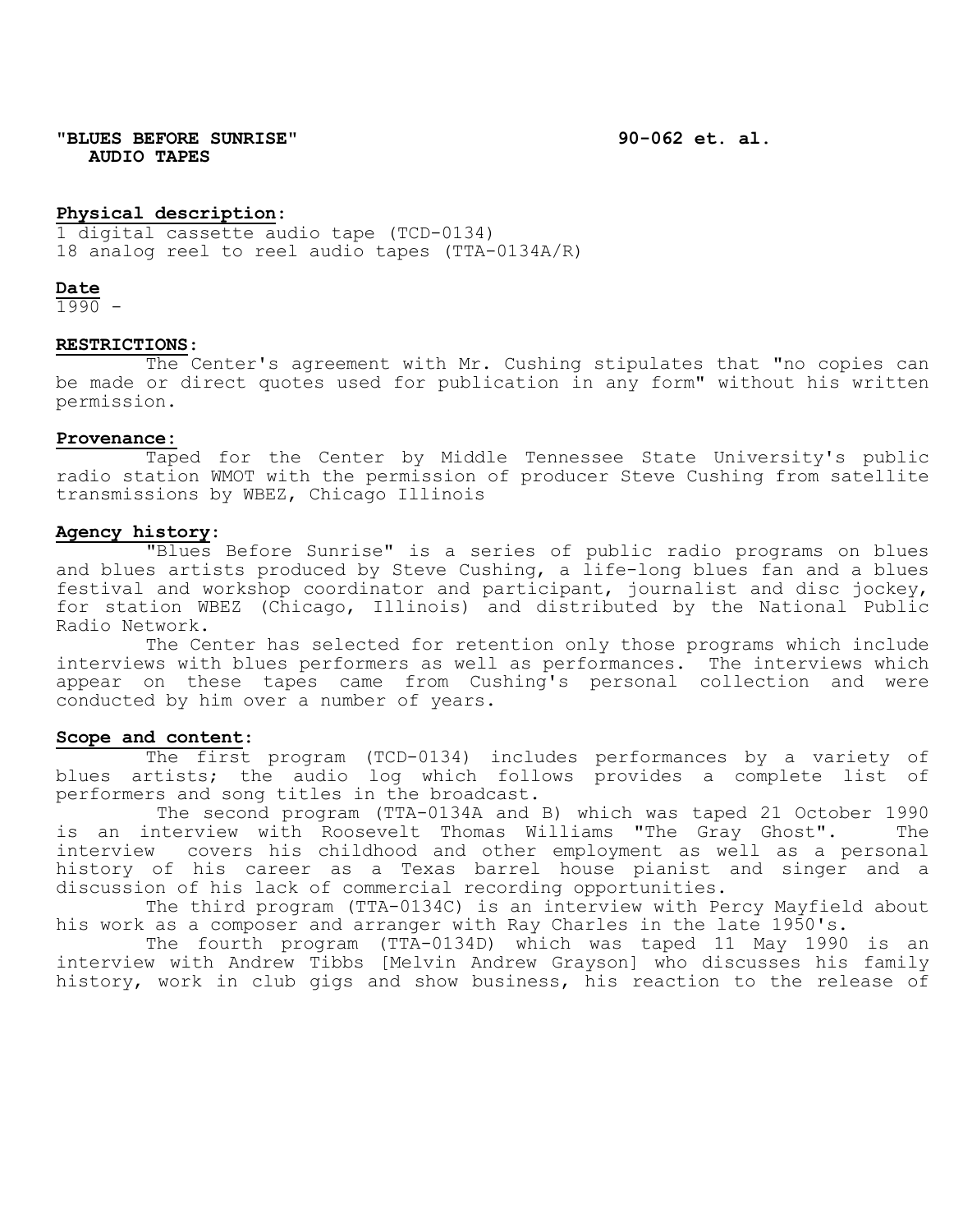his record "Union Man" and the destruction of his musical career by addiction to narcotics and alcohol.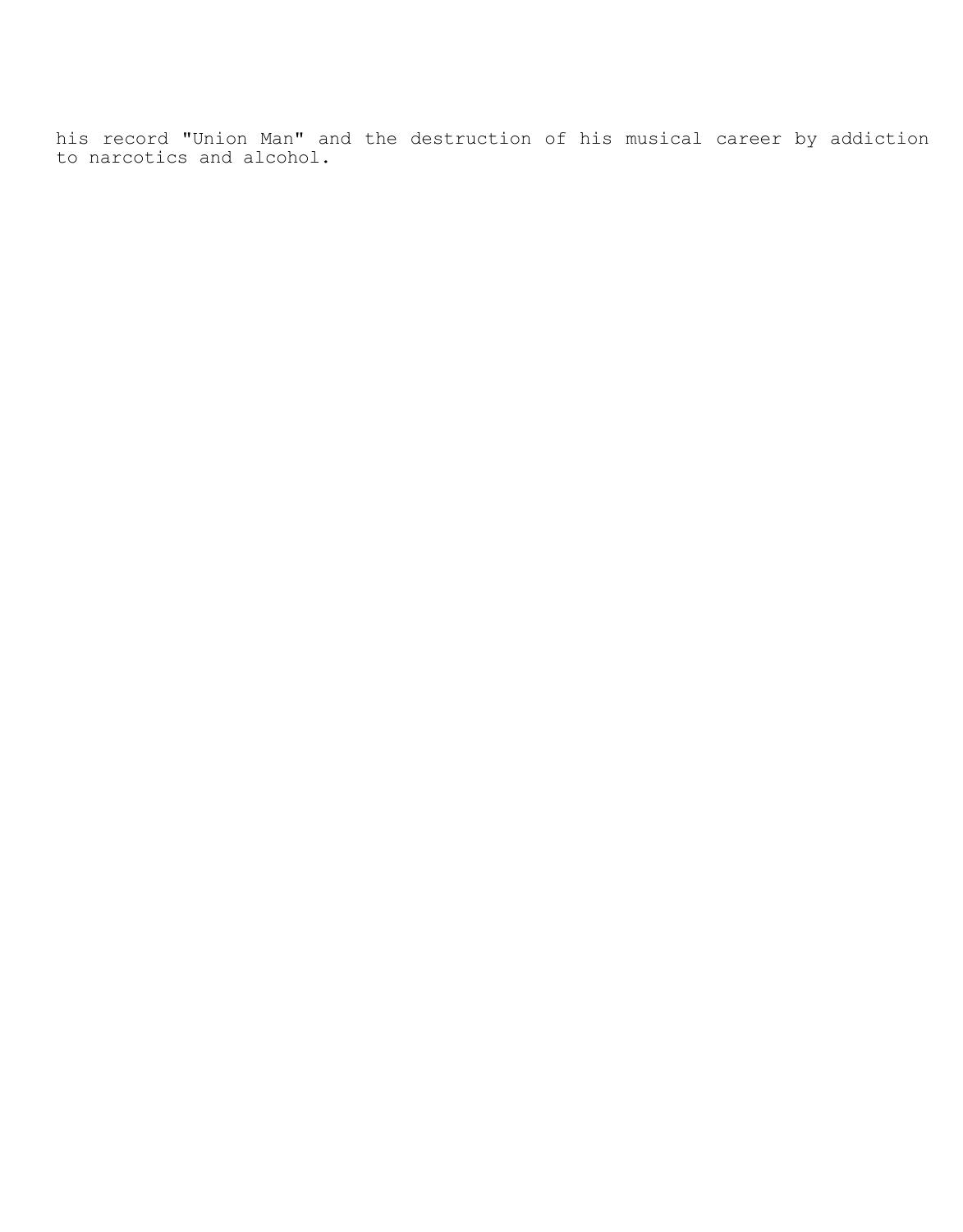# **Scope and content** (continued):

The fifth program (TTA-0134E) includes first recordings released by Ma Rainey, Memphis Minnie, Sister Rosetta Tharpe, Ruth Brown, Little Esther, Big Mama Thornton, the Inkspots, Charles Brown, Percy Mayfield, Joe Williams and the Chocolates, Roosevelt Sikes, Big Bill Broonzy and John Thomas, B.B. King, and Lightin' Hopkins.

The sixth program (TTA-0134F) which was taped November 1991 features pianist Little Willie Littlefield who discusses his family history; other musicians from the Houston TX area; his role models; first recording sessions, discography, record producers and changing record labels; road gigs with his own band; new style gigs in Europe; other expatriates; and physical aspects of piano playing and plays a number of his songs.

In the seventh program (TTA-0134G/H) Johnny Hartsman, in an interview taped January 1988, discusses the first time he heard the blues; his early musical influences including records he purchased, high school band mates and specific performers; and early recordings dates and live gigs and performs a variety of songs.

The eighth program (TTA-0134I) which was broadcast in August 1992 was drawn from a 1982 interview with Robert "Junior" Lockwood in which Lockwood discussed his relationship with Robert Johnson, his Chicago career recording with Peter "Doc" Clayton and others, and his later work with Sunnyland Slim and Sonny Boy Williamson in Mississippi and with Little Walter Jacobs in Arkansas and performed several songs.

Sippie Wallace, who was interviewed for and performed on the ninth program (TTA-0134J/K) listened to records by Ma Rainey and Mamie Smith before beginning her career in tent shows. In this interview she discusses her first marriage which ended in divorce; her move to Chicago and work with her brother songwriter George Thomas; her recording career; musicians with whom she has worked; her relationships, personal and professional, with other members of her family; and other women blues singers with whom she worked and who influenced her style and career. She also performed songs of her own as well as songs by her brother George and others.

Programs ten (TTA-0134L), eleven (TTA-0134M), twelve (TTA-0134N), (TTA-01340), and fourteen (TTA-0134P) feature interviews and thirteen (TTA-01340), and fourteen (TTA-0134P) feature interviews occasional performances by a variety of performers who are listed on the audio logs which follow. Many of these interviews deal with the musical influences on and the early careers of the performers. Programs fifteen and sixteen document the University of Chicago Blues Workshop of the Chicago Folk Festival spotlighting Jacks Owens and Bud Spires (TTA-0134Q) and Mose Vinson (TTA-0134R) and emceed by Jim O'Neal.

# **Location**: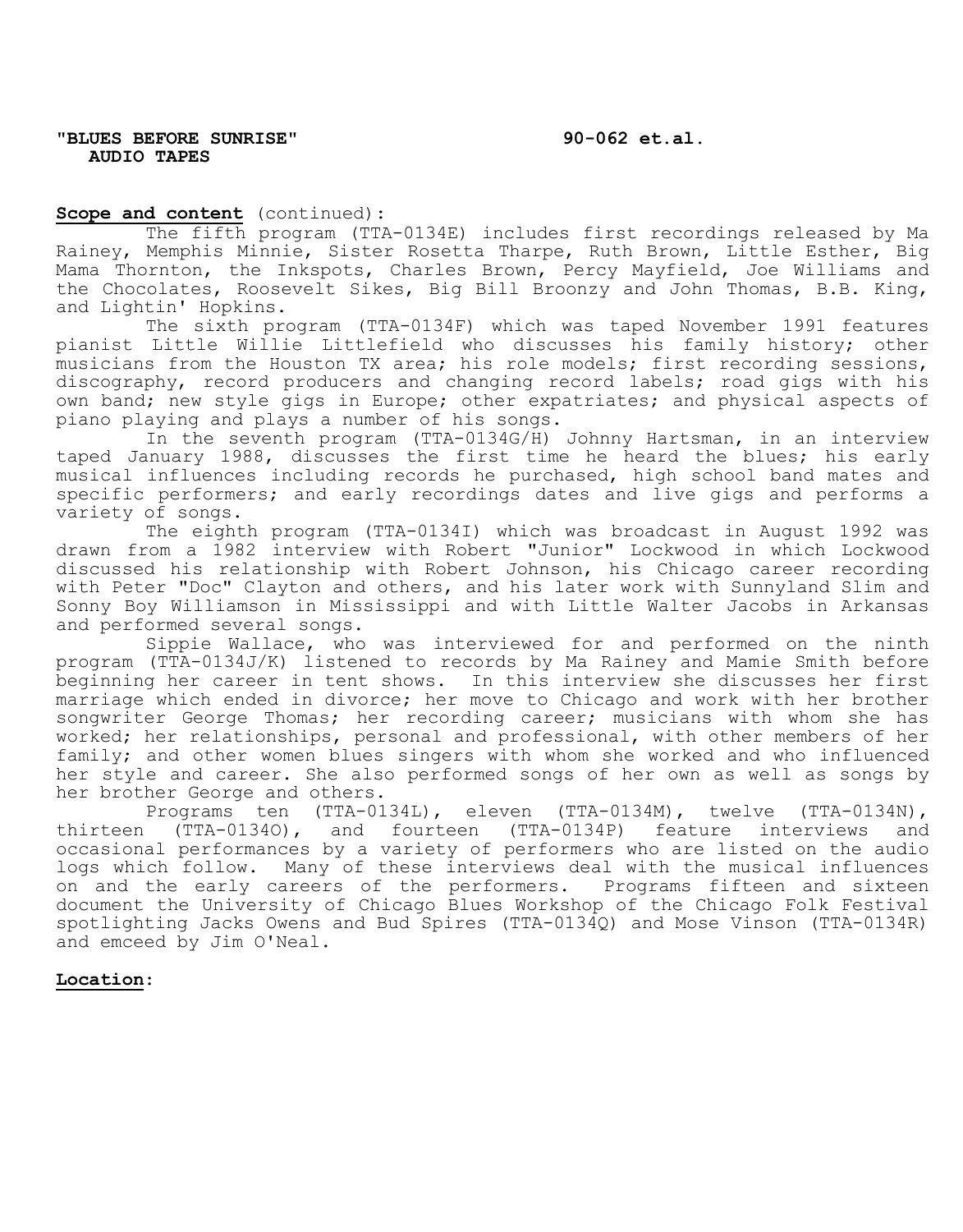Audio visual materials are filed first by format, then by tape number in the audio visual archives.